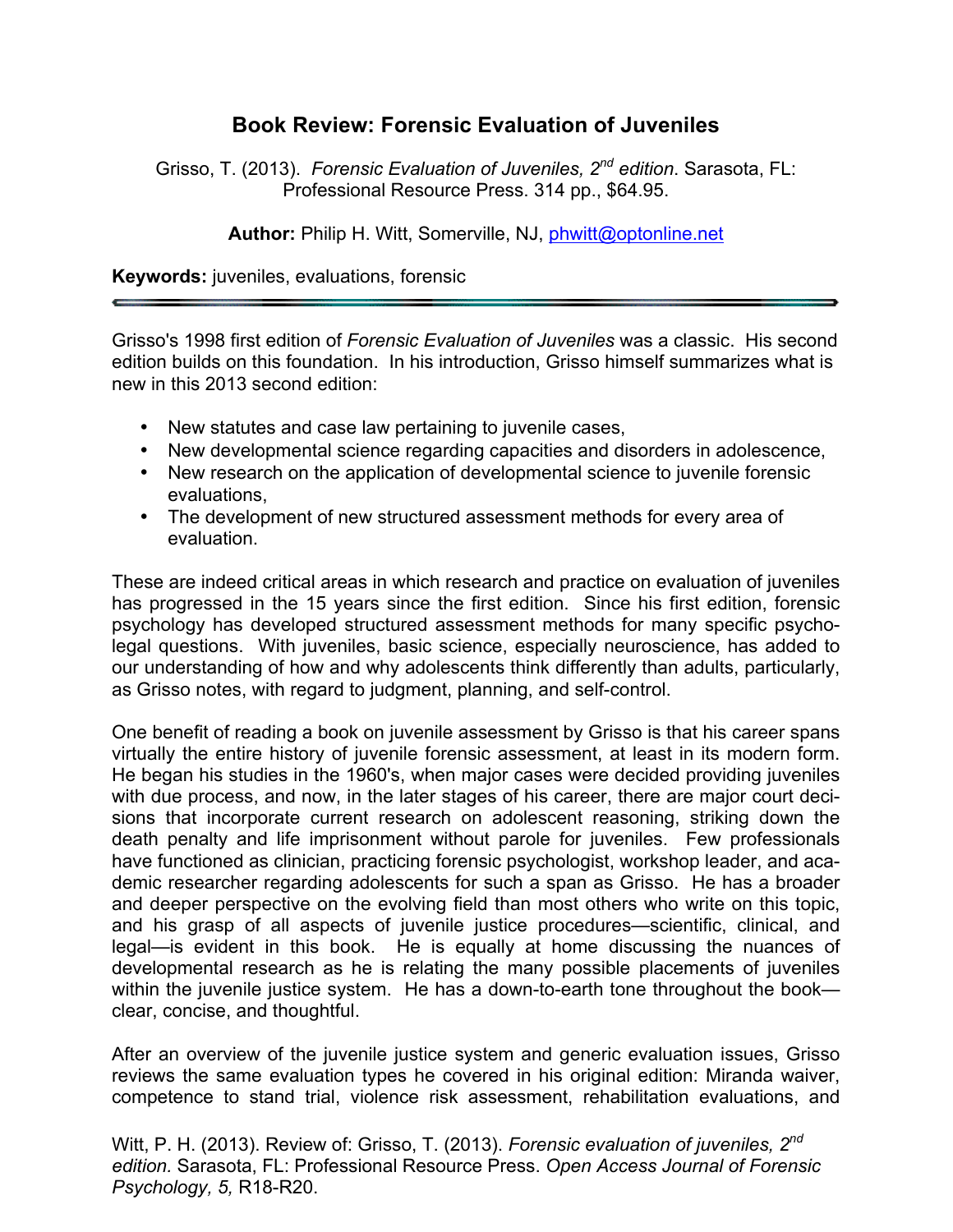waiver to adult court. He notes, accurately, that these remain the most common juvenile evaluation referrals. He covers each of these areas in detail—including discussions of the legal context, as well as the nitty gritty of obtaining records, interviewing caretakers, interviewing the youth, testing the youth—including both appropriate general and forensic issue-specific instruments—and communicating findings. He provides a current review of forensic assessment instruments available for each topic area. Where appropriate, he also applies his often-cited four-factor model of competency assessment to the forensic question as a means of structuring one's findings.

The one evaluation area in which he notes perhaps the greatest change from the first edition is in juveniles' competence to stand trial. He indicates that, in the 1990s when his first edition was published, referrals for competency-to-stand-trial evaluations were rare. Due to the dramatic increase in the 1990s of potential legal punishments for juveniles, defense attorneys began to raise the competency issue much more frequently with juveniles. However, as Grisso reviews, although the law is well developed with regard to adult competency requirements, it is not nearly so well developed with regard to juvenile competency. Grisso points out a crucial distinction between adult and juvenile competency proceedings: in adult cases, inability to perform the functions necessary (usually modeled after *Dusky*) for competency is due to a mental disorder or intellectual impairment, whereas in juveniles, an inability to perform these functions may be due simply to developmental immaturity. Whether developmental immaturity suffices for a legal finding of incompetence is in many jurisdictions not a settled issue. Moreover, it is unclear what disposition is useful when a juvenile is found incompetent due to developmental immaturity. What services would be required or useful to "restore" the juvenile to competence under these circumstances?

In this second edition, Grisso devotes attention to cultural issues in evaluations, an area he believes has been neglected in the literature. He points out that, with increased immigration in recent years in the United States, a forensic psychologist frequently will be evaluating a juvenile from a different culture. The juvenile and his caretakers may not speak English, and the evaluation may need to be conducted through an interpreter. All these cultural and language issues present special challenges, and the best that an evaluator can do (at least for now), Grisso suggests, is to be aware of these potential problems, perhaps if possible researching how the legal system in the juvenile's country of origin might handle a similar offense. In discussing risk assessment, he notes that a juvenile recently immigrated from another culture may require different risk factors, or at least a different weighting of risk factors, than a native of the U.S.

After reviewing the specific evaluation areas, Grisso concludes by considering the professional and ethical issues involved in evaluating juveniles. He addresses the sometimes unclear question of who "owns" the evaluation: the court, the attorneys involved, the agency that pays? Grisso raises the valid point that an evaluator must first clarify the referral question, making sure that the question is both clear and within the evaluator's area of competence. Not every attorney makes an evaluation referral with a clear referral question. Also, the evaluator may need to be educated about the legal